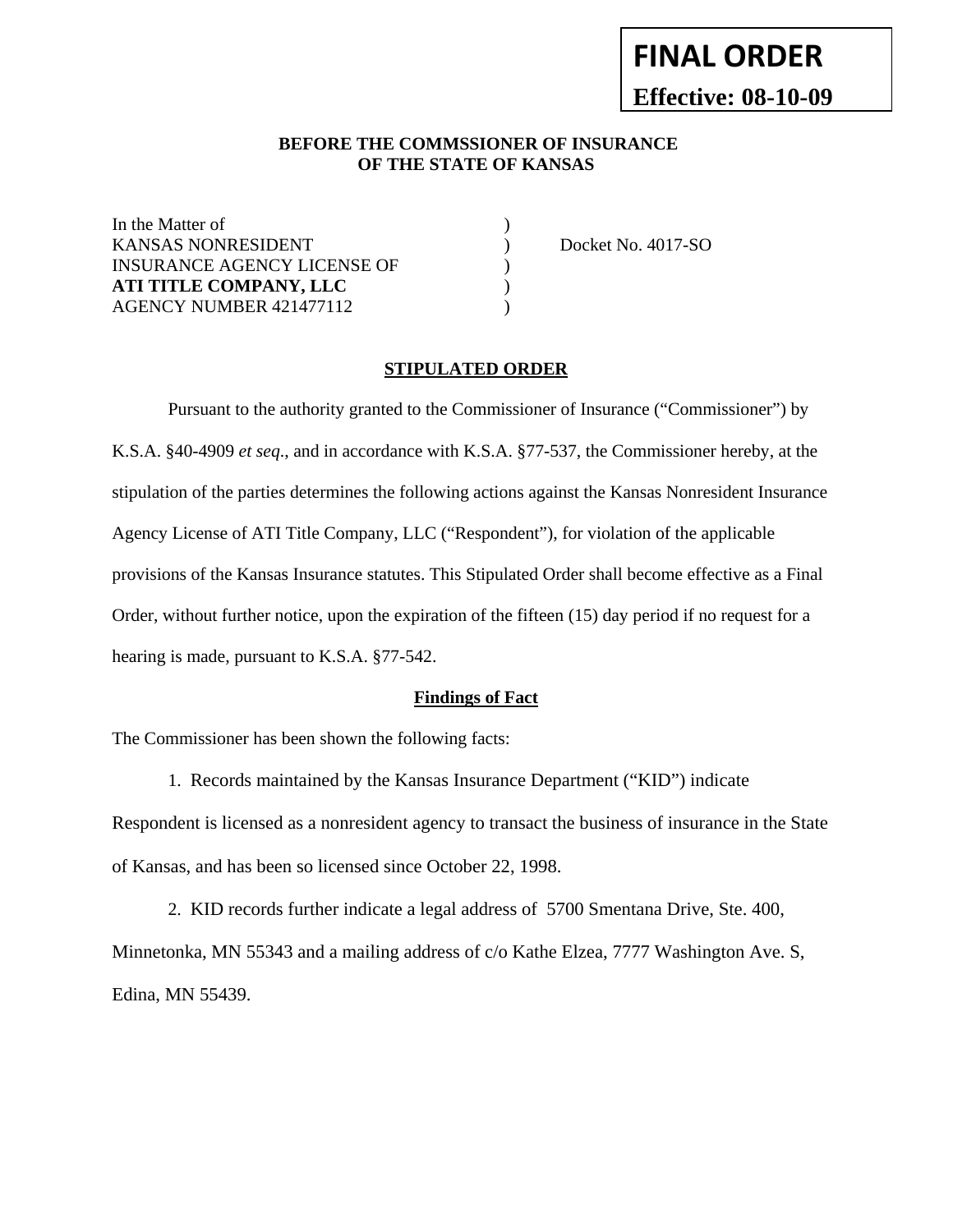3. The National Association of Insurance Commissioners ("NAIC") Regulatory Information Retrieval System ("RIRS") database reflects the following actions: Respondent 's license was disciplined by Missouri for "Title Insurance Violations". A disciplinary fine of \$ 1,200 was assessed, effective March 12, 2009.

 4. Respondent failed to notify KID of the action within the time required by KID rule, regulation and law.

#### **Applicable Law**

K.S.A. 40-4902(t) states that the definition of "Person" means an individual or a business entity." K.A.R. 40-7-9 states, in pertinent part:

"Each person licensed in this state as an insurance agent shall report the following to the commissioner of insurance within 30 days of occurrence:

(a) Each disciplinary action on the agent's license or licenses by the insurance regulatory agency of any other state of territory of the United States."

K.S.A. 40-4909(h)(2) allows the commissioner to impose an administrative penalty for any violation of subsection (a) of K.S.A.  $40-4909$ . K.S.A.  $40-4909(a)(2)(A)$  states that the commissioner of insurance can punish an agency for any violation of "[a]ny provision of chapter 40 of the Kansas Statutes Annotated, and amendments thereto, or any rule or regulation promulgated thereunder".

#### **Conclusions of Law**

Based on the Findings of Fact enumerated above in Paragraphs #1 through #4 and the Applicable Law above:

#### **IT IS THEREFORE ORDERED BY THE COMMISSIONER OF INSURANCE:**

 ATI Title Company, LLC shall pay a penalty of Two Hundred Fifty Dollars (\$ 250.00) for its violation of the statutes and regulations of KID.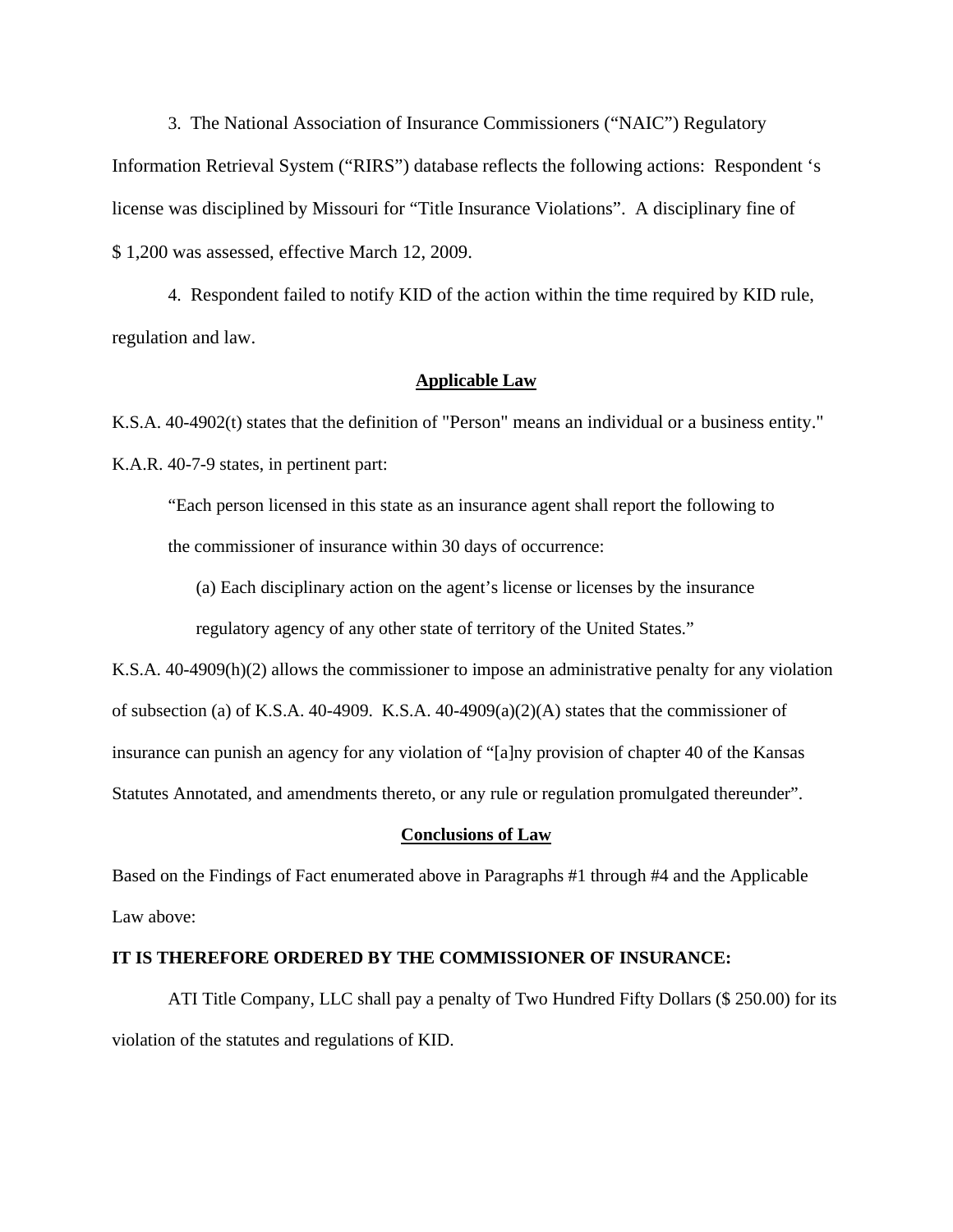## **NOTICE OF RIGHTS**

Respondent is entitled to a hearing pursuant to K.S.A. 77-537, the Kansas Administrative Procedure Act. If Respondent desires a hearing, the company must file a written request for a hearing with:

> John W. Campbell, General Counsel Kansas Insurance Department 420 S.W. 9th Street Topeka, Kansas 66612

This request must be filed within fifteen (15) days from the date of service of this Order. If Respondent requests a hearing, the Kansas Insurance Department will notify the Respondent of the time and place of the hearing and information on the procedures, right of representation, and other rights of parties relating to the conduct of the hearing, before commencement of the same. If a hearing is not requested in the time and manner stated above, this Order shall become effective as a Final Order upon the expiration of time for requesting a hearing, pursuant to K.S.A. 77-613. In the event Respondent files a petition for judicial review, pursuant to K.S.A. 77-613(e), the agency officer to be served on behalf of the Kansas Insurance Department is:

John W. Campbell, General Counsel Kansas Insurance Department 420 S.W. 9th Street Topeka, Kansas 66612

# **IT IS SO ORDERED THIS \_\_21st\_\_ DAY OF JULY, 2009, IN THE CITY OF TOPEKA, COUNTY OF SHAWNEE, STATE OF KANSAS.**



 $\angle$ s/ Sandy Praeger $\angle$ Sandy Praeger Commissioner of Insurance BY:

 $\angle$ s/ John W. Campbell John W. Campbell General Counsel